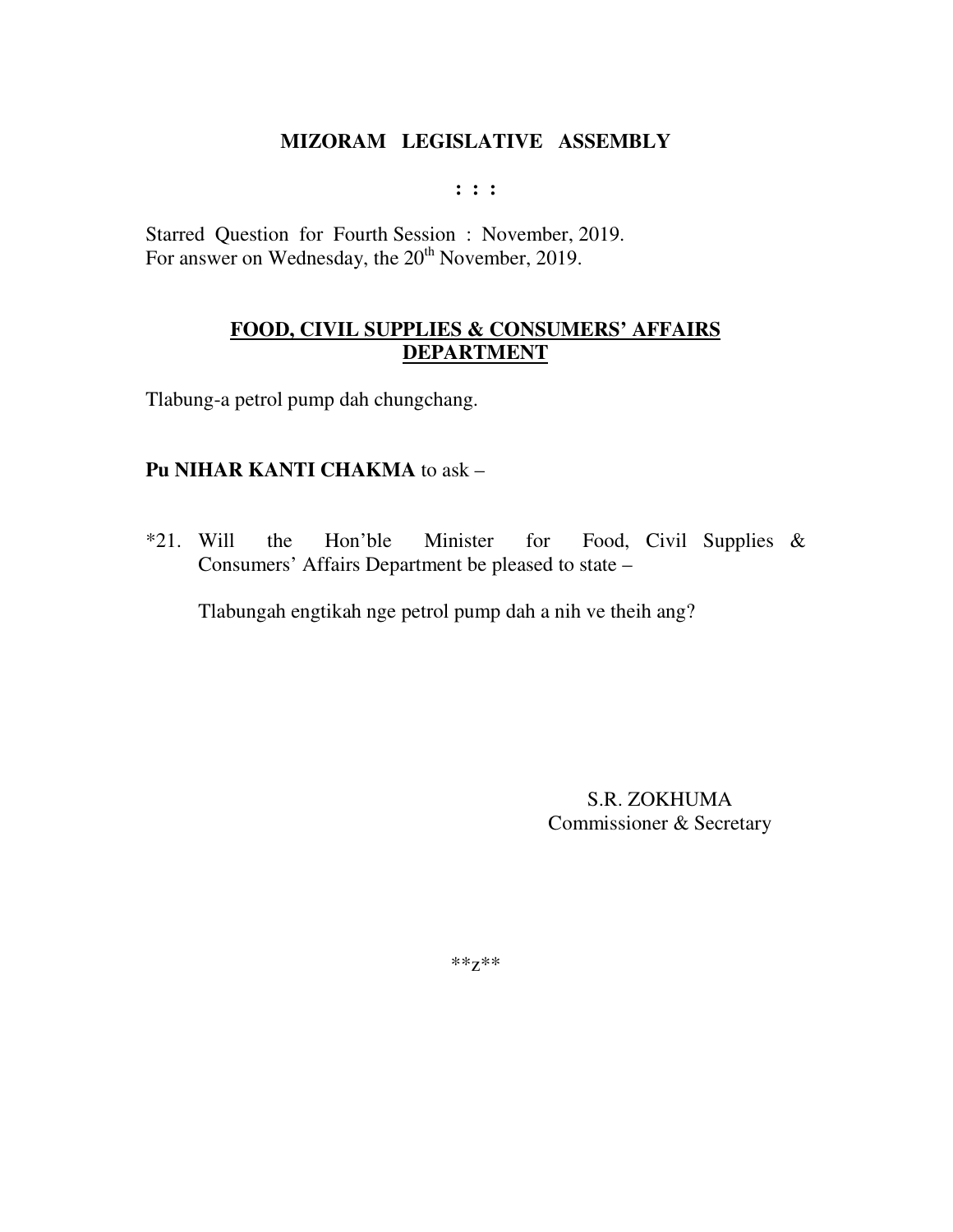**: : :** 

Starred Question for Fourth Session : November, 2019. For answer on Wednesday, the 20<sup>th</sup> November, 2019.

#### **HIGHER & TECHNICAL EDUCATION DEPARTMENT**

RUSA hnuaia Asst. Professor lak chungchang.

**Pu VANLALHLANA Dr. VANLALTHLANA**  to ask –

- \*22. Will the Hon'ble Minister for Higher & Technical Education Department be pleased to state –
	- (a) RUSA hnuaiah Mizoram College hrang hranga thawk turin Asst. Professor engzatnge lak anih? Department wise in min hrilh thei em?
	- (b) RUSA hnuaia Asst. Professor lak tharte posting hi merit system hmanga tih a ni em?
	- (c) Hman anih loh chuan eng system nge hman a nih?

# S.R. ZOKHUMA Commissioner & Secretary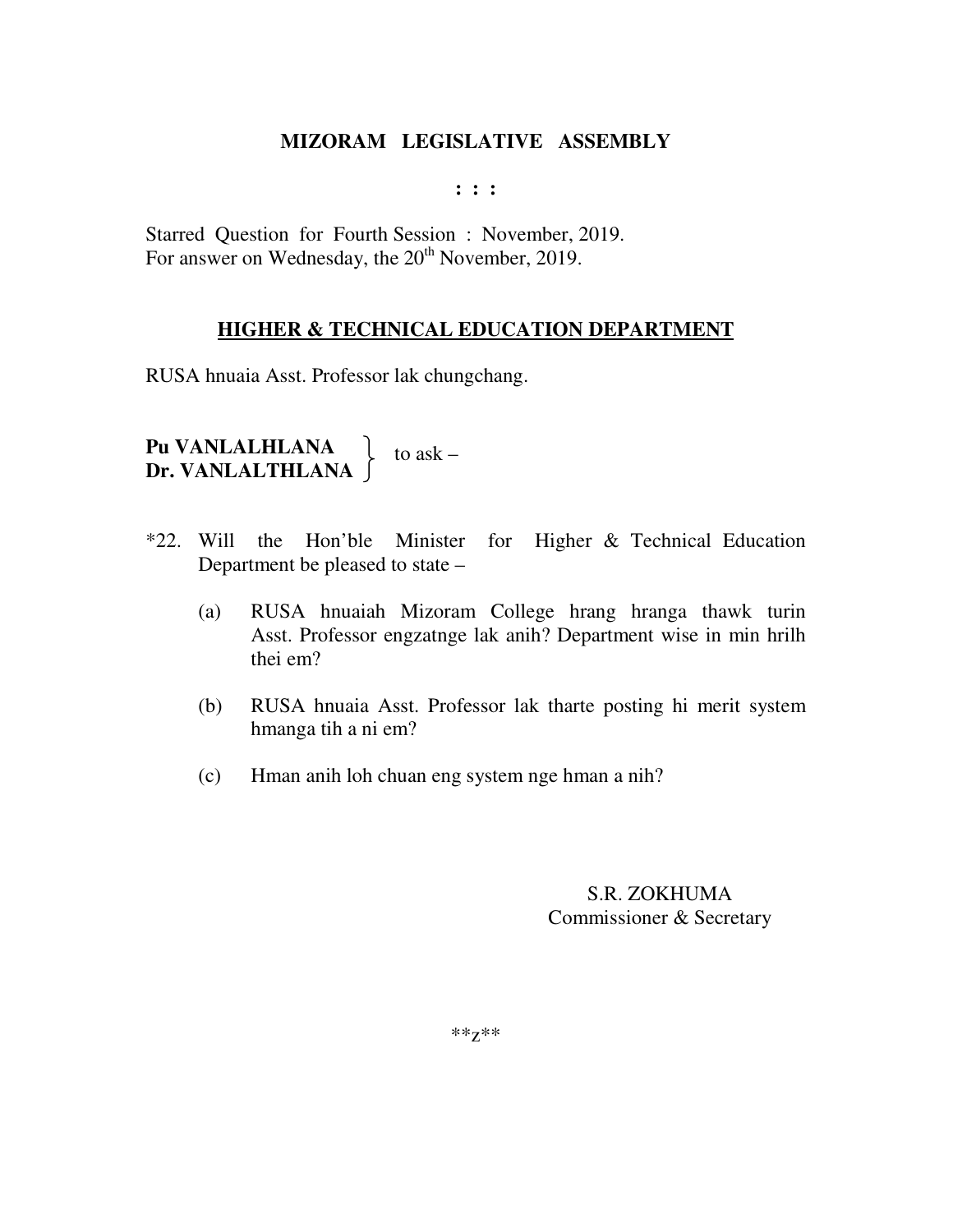# **MIZORAM LEGISLATIVE ASSEMBLY : : : :**

Starred Question for Fourth Session : November, 2019. For answer on Wednesday, the 20<sup>th</sup> November, 2019.

# **GENERAL ADMINISTRATION DEPARTMENT**

IT hmanrua chungchang.

# **Pu V.L. ZAITHANZAMA** to ask –

\*23. Will the Hon'ble Minister for General Administration Department be pleased to state –

 a) Under Secretary chin chunglam te IT hmanrua leisak tura tih kha lei a ni ta em?

- b) Leisak an nih chuan mi engzat tan nge lei a nih?
- c) IT hmanrua leina atan sorkar senso zat min hrilh thei em?

S.R. ZOKHUMA Commissioner & Secretary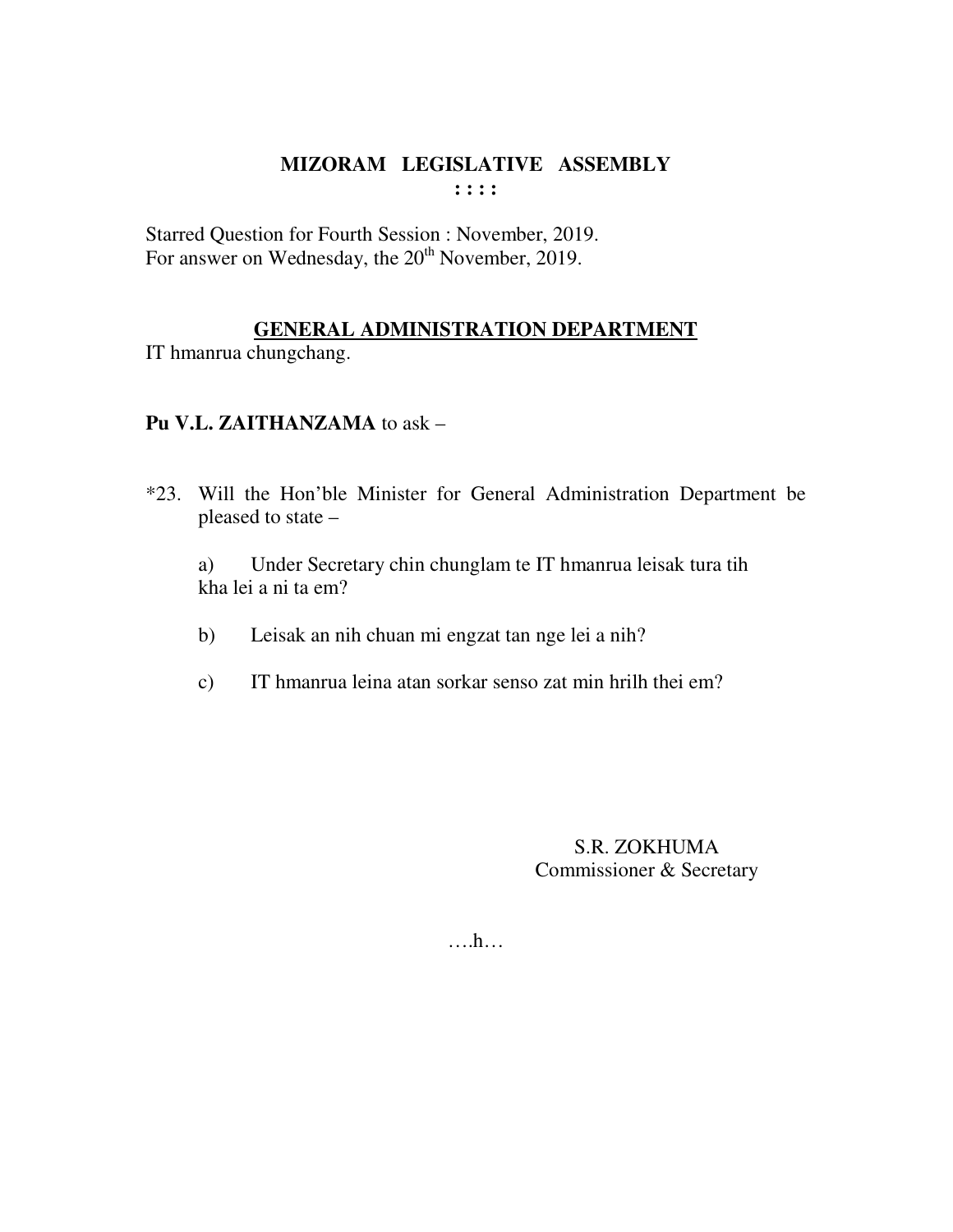**: : : :** 

Starred Question for Fourth Session : November, 2019. For answer on Wednesday, the  $20<sup>th</sup>$  November, 2019.

### **HEALTH & FAMILY WELFARE DEPARTMENT**

Nurse leh Laboratory Technician in daih lohna chungchang.

### **Dr. F. LALNUNMAWIA** to ask –

\*24. Will the Hon'ble Minister for Health & Family Welfare Department be pleased to state –

 Mizoram hmun hrang hranga Health Sub-Centres, PHC leh Hospital-a thawktu Nurse leh Laboratory Technician in daih lohna phuhru tur hian hmalak tumna a awm em?

> S.R. ZOKHUMA Commissioner & Secretary

\*\*B\*\*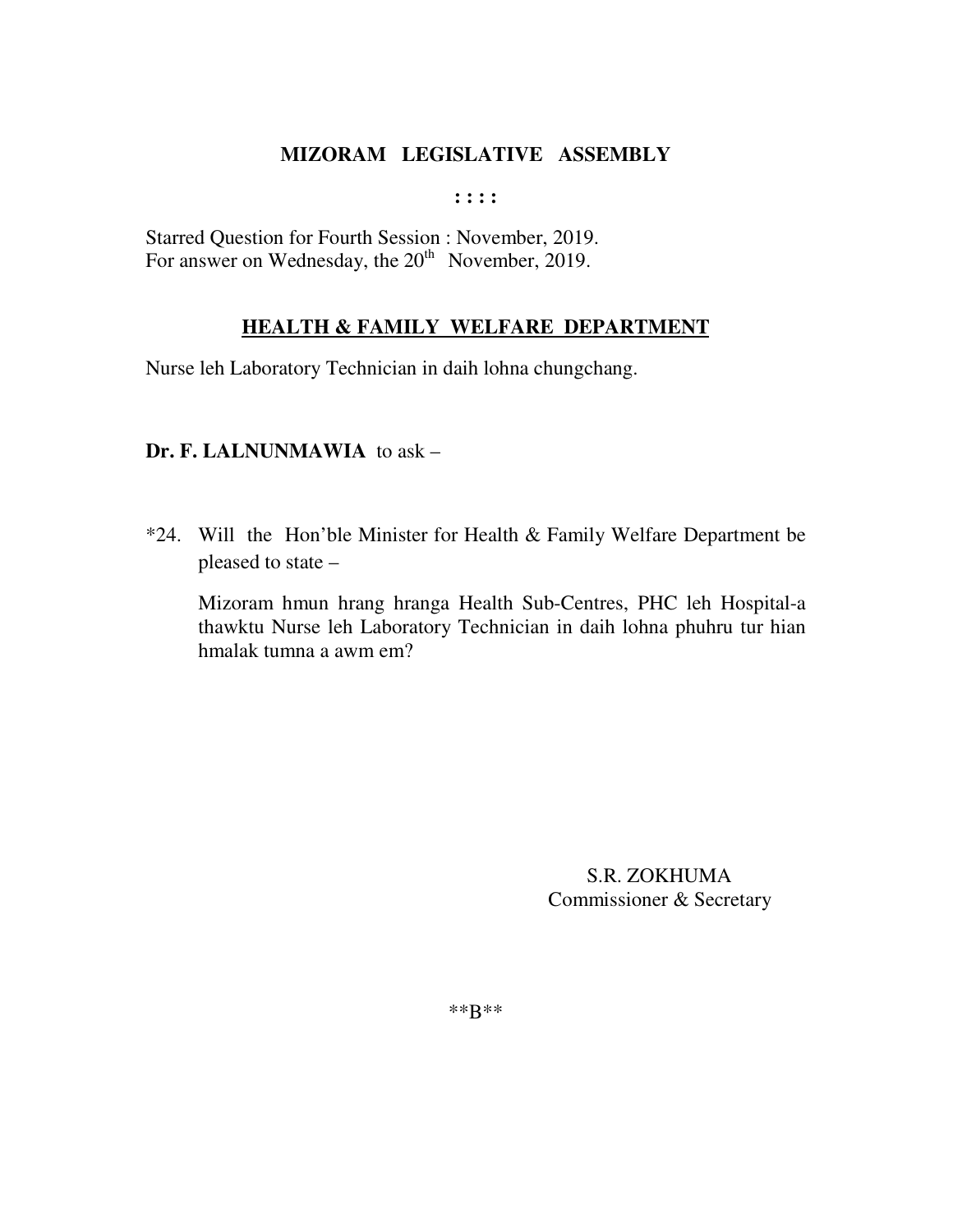# **MIZORAM LEGISLATIVE ASSEMBLY : : : :**

Starred Question for Fourth Session : November, 2019. For answer on Wednesday, the 20<sup>th</sup> November, 2019.

### **AGRICULTURE DEPARTMENT**

Vaimin, Chana, Lakhuihthei, Zikhlum etc. ching tur thlan chungchang.

### **Pu LALDUHOMA** to ask –

\*25. Will the Hon'ble Minister for Agriculture Department be pleased to state –

 Vaimin, Chana, Lakhuihthei, Zikhlum etc. ching tur thlan chhuah a, in register tir hi engnge a awmzia? Eng scheme nge?

> S.R. ZOKHUMA Commissioner & Secretary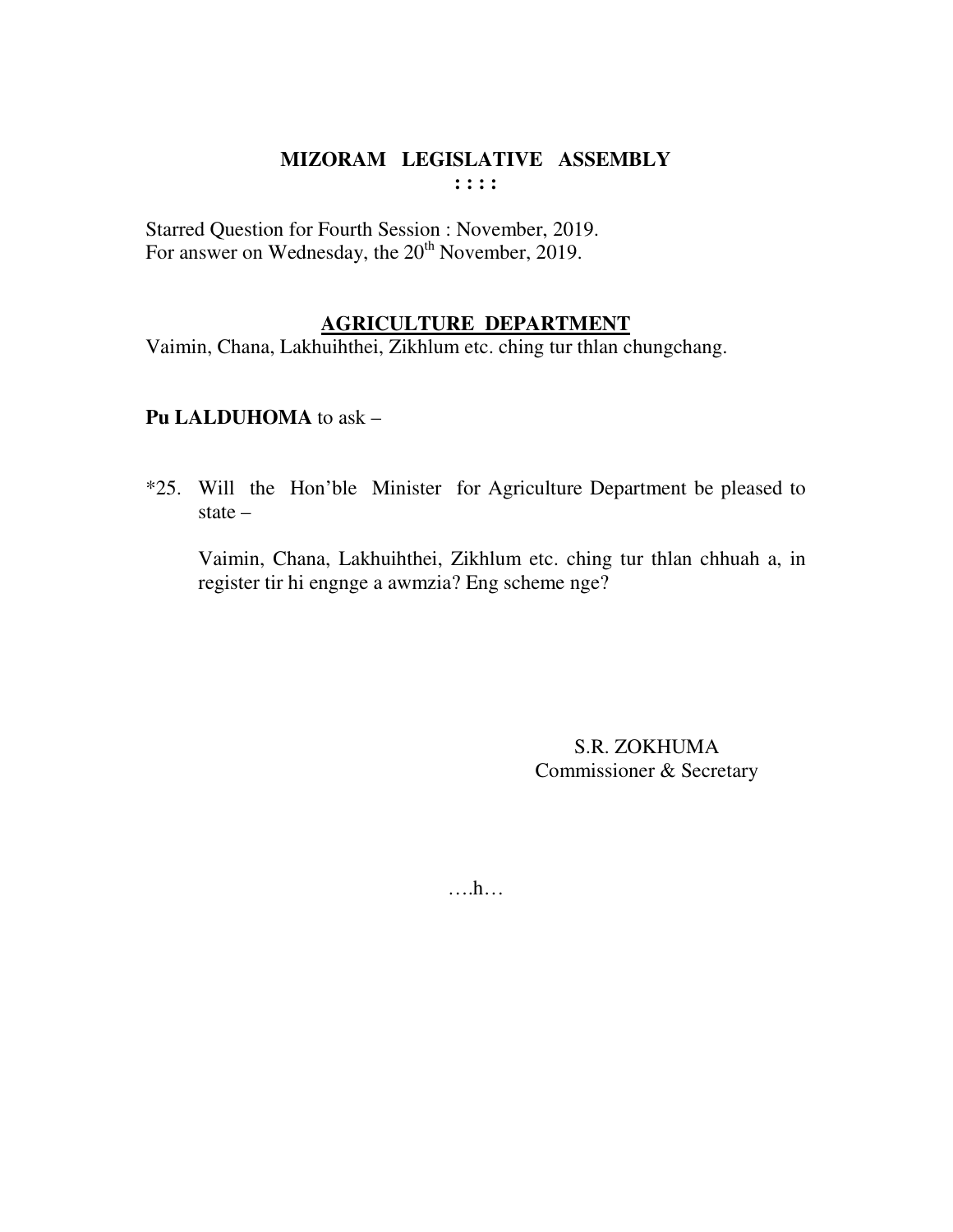**: : : :** 

Starred Question for Fourth Session : November, 2019. For answer on Wednesday, the  $20<sup>th</sup>$  November, 2019.

# **TAXATION DEPARTMENT**

On line shopping atanga tax lak chungchang.

### **Pu ZOTHANTLUANGA** to ask –

- \*26. Will the Hon'ble Minister for Taxation Department be pleased to state
	- a) On line shopping chi hrang hrang e.g. Amazon, Flip Kart etc. atanga Mizoram-a cheng ten thil an chah luh hian Mizoram-in tax ah hlawkna a nei em?
	- b) Hlawkna nei ta se April, 2017 March, 2019 ah engzatnge an hmuh?
	- c) Tax la lo tase engvang nge?

 S.R. ZOKHUMA Commissioner & Secretary

\*\*B\*\*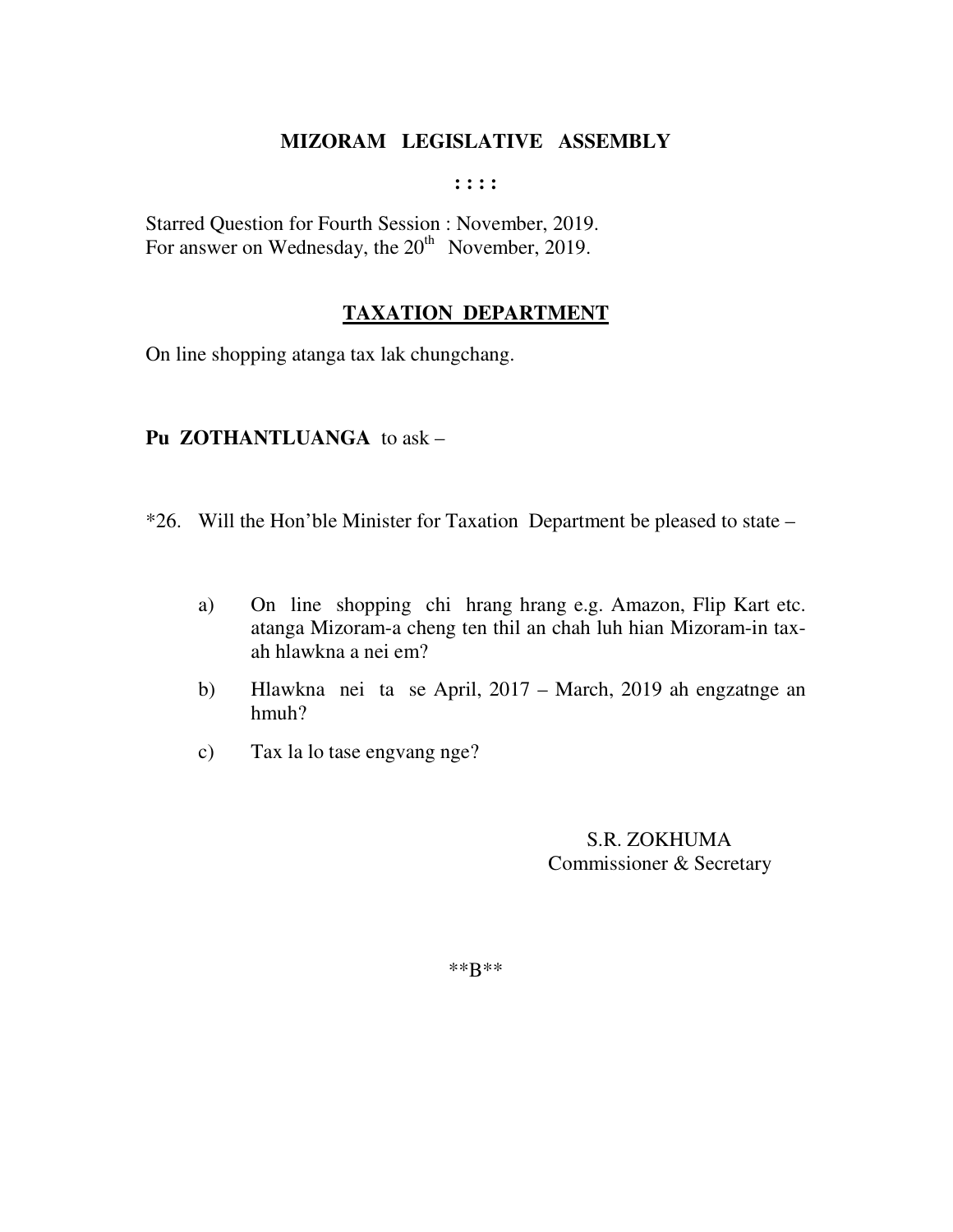$\cdots$ 

Starred Question for Fourth Session : November, 2019. For answer on Wednesday, the 20<sup>th</sup> November, 2019.

# **FINANCE DEPARTMENT**

Muster Roll Teacher lak chungchang.

# Pu ZODINTLUANGA RALTE to ask -

\*27. Will the Hon'ble Minister for Finance Department be pleased to state  $-$ 

Education Department-in Muster Roll Teacher 881 a lak hi Finance Department-in phalna a pe em? Department hian phalna a pe a nih chuan Order Copy min pe thei em?

> S.R. ZOKHUMA Commissioner & Secretary

 $\dots h$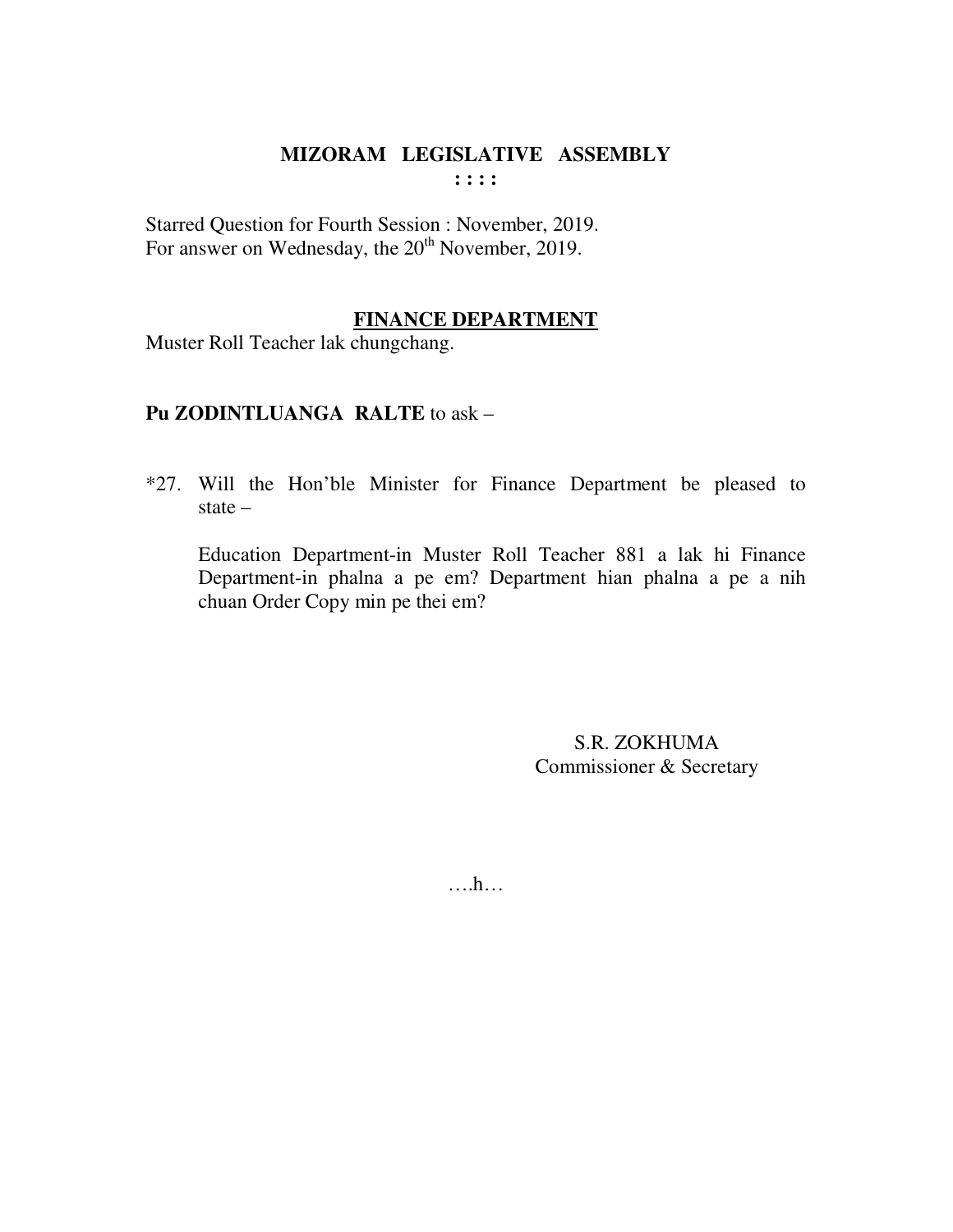**: : :** 

Starred Question for Fourth Session : November, 2019. For answer on Wednesday, the 20<sup>th</sup> November, 2019.

# **SCHOOL EDUCATION DEPARTMENT**

Borapansury High School chungchang.

### **Pu B.D. CHAKMA** to ask –

- \*28. Will the Hon'ble Minister for School Education Department be pleased to state –
	- (a) How many teaching staff are there in Govt. Borapansury High School?
	- (b) What is the total enrolment of students in Class IX and Class X at Govt. Borapansury High School?

S.R. ZOKHUMA Commissioner & Secretary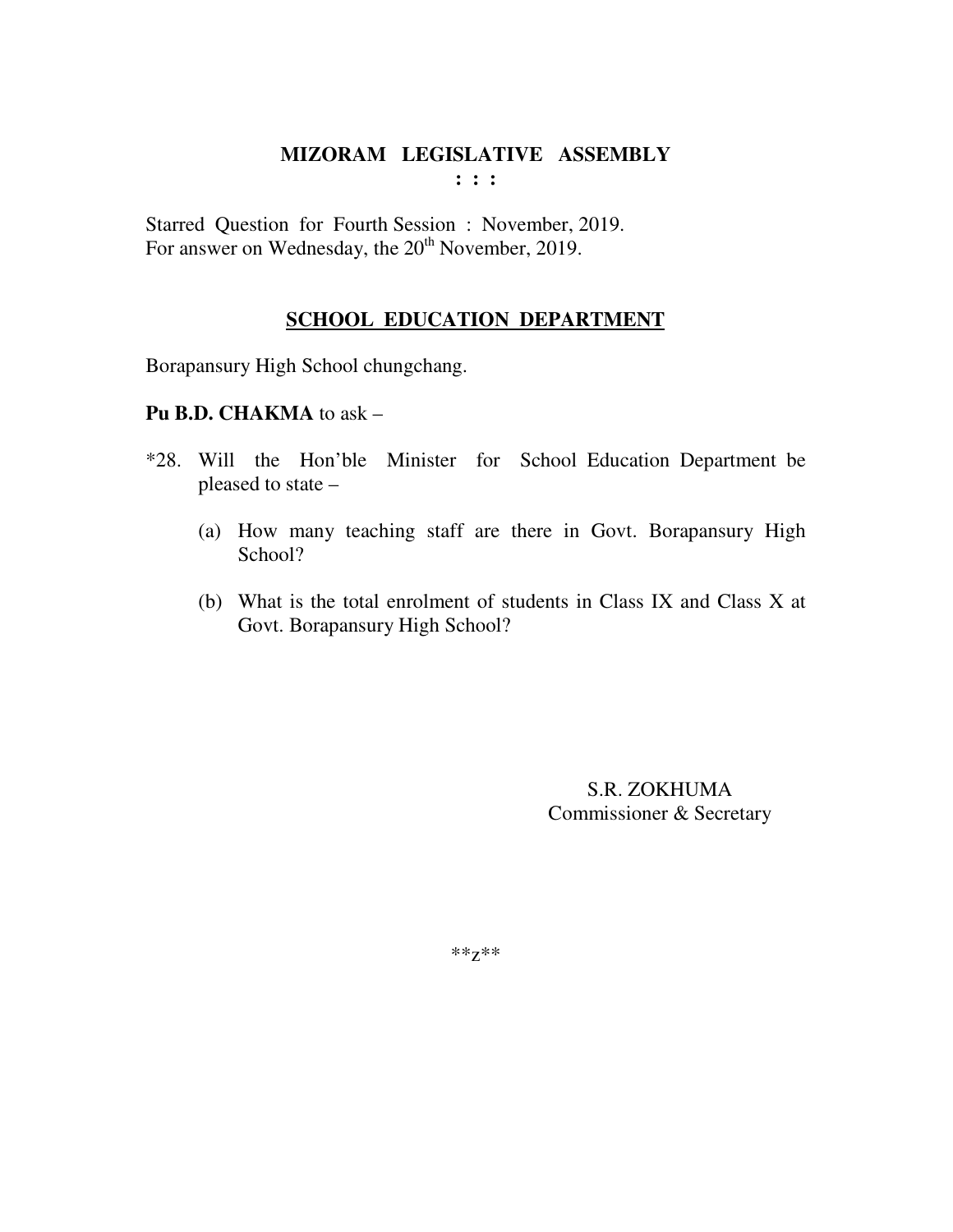**: : :** 

Starred Question for Fourth Session : November, 2019. For answer on Wednesday, the 20<sup>th</sup> November, 2019.

# **INFORMATION & COMMUNICATION TECHNOLOGY DEPARTMENT**

E-Tender kalpui chungchang.

### **Dr. VANLALTHLANA** to ask –

\*29. Will the Hon'ble Minister for Information & Communication Technology Department be pleased to state –

Department engzatin nge e-tender kalpui tawh a, engzatin nge la hmang  $\log$ 

> S.R. ZOKHUMA Commissioner & Secretary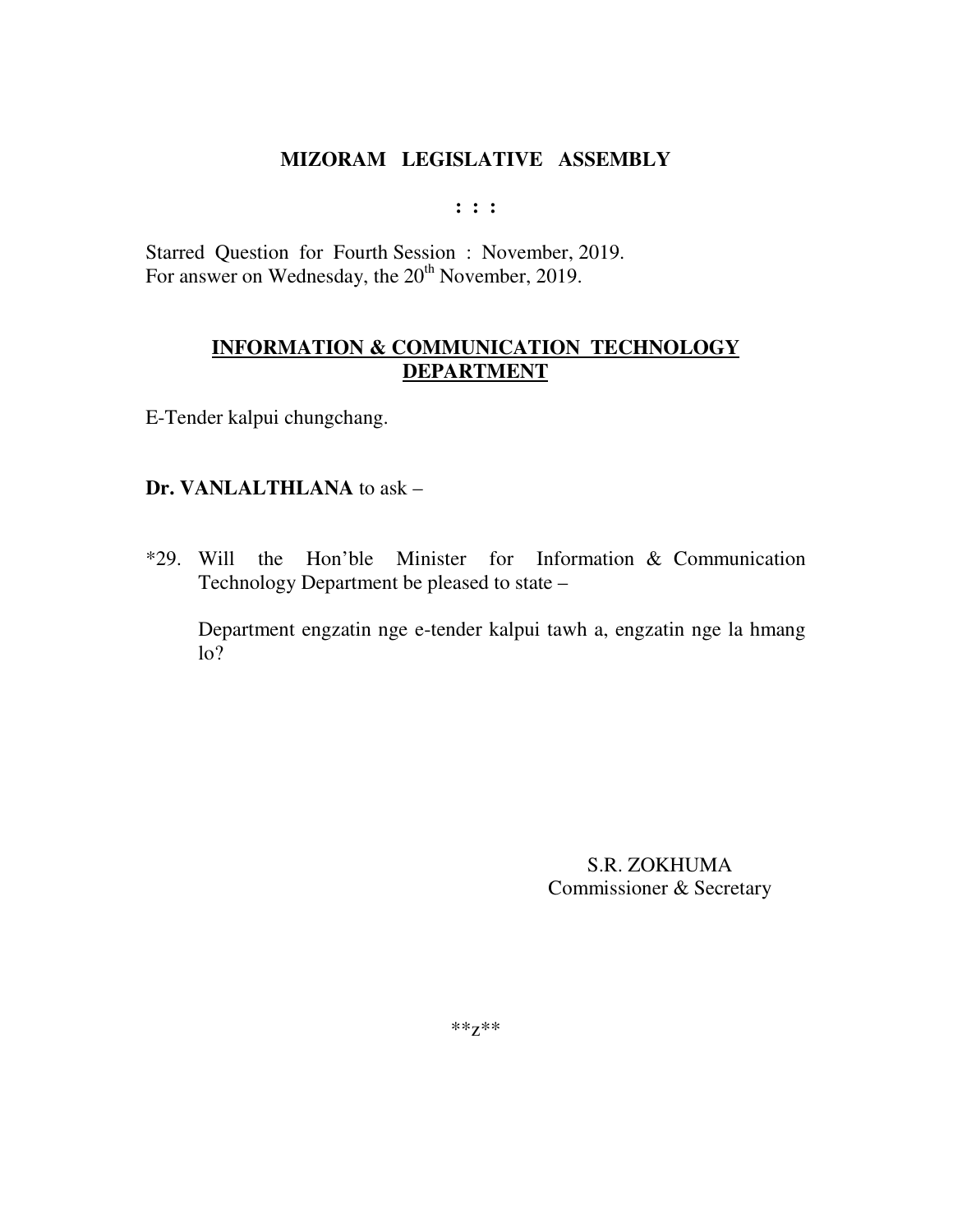Starred Question for Fourth Session : November, 2019. For answer on Wednesday, the 20<sup>th</sup> November, 2019.

### **HORTICULTURE DEPARTMENT**

Champhai Sub-Divisional Horticulture Office chungchang.

# Dr. ZR. THIAMSANGA to ask -

\*30. Will the Hon'ble Minister for Horticulture Department be pleased to state  $-$ 

Champhai Sub-Divisional Horticulture Office khi Division puitling a hlan tumna a awm em?

> S.R. ZOKHUMA Commissioner & Secretary

 $\dots h$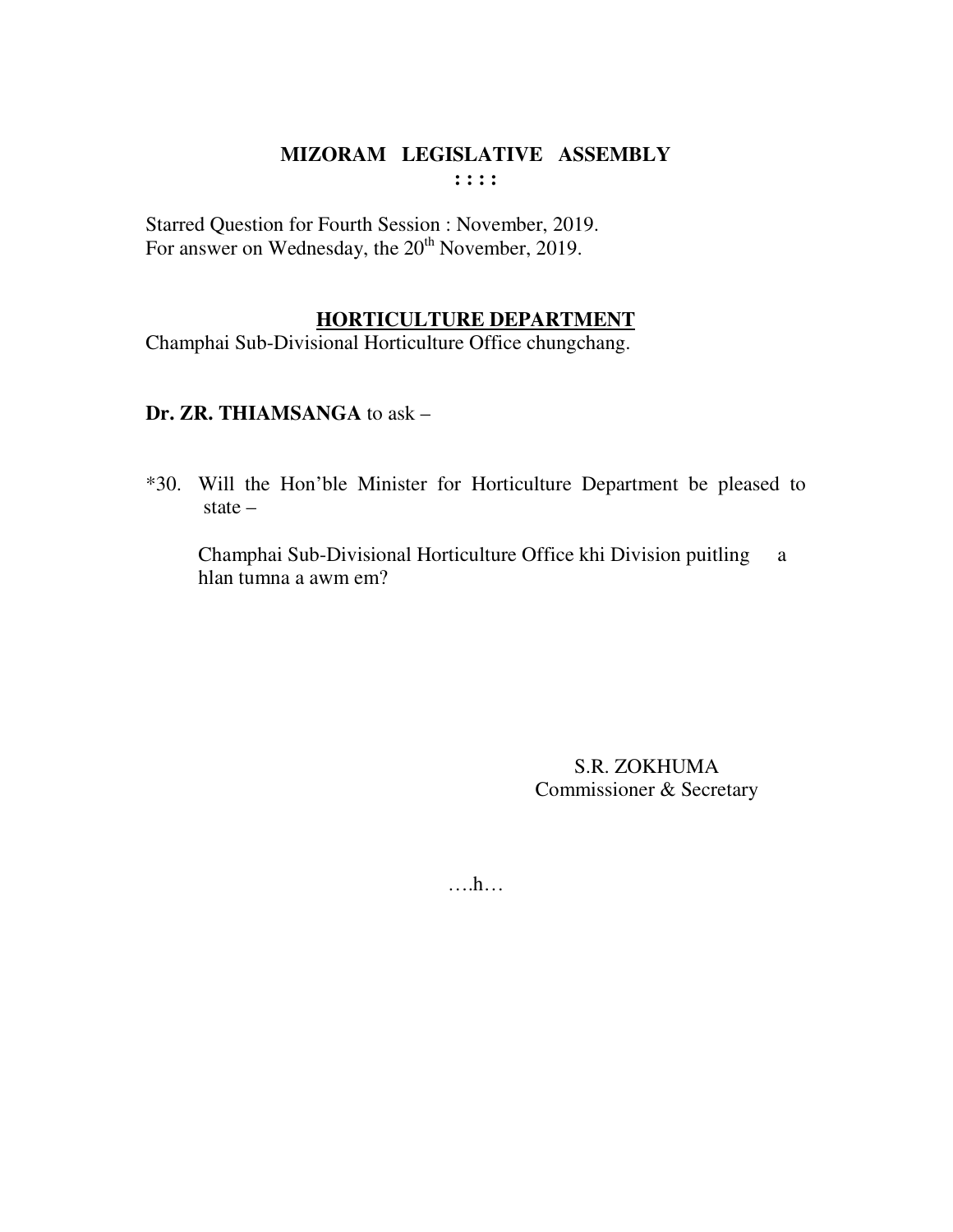$: : : :$ 

Starred Ouestion for Fourth Session : November, 2019. For answer on Wednesday, the 20<sup>th</sup> November, 2019.

# ANIMAL HUSBANDRY & VETERINARY DEPARTMENT

RA Centre-a VFA leh IV Grade casual a chhawrte chungchang.

# Pu C. NGUNLIANCHUNGA to ask -

- \*31. Will the Hon'ble Minister for Animal Husbandry & Veterinary Department be pleased to state –
	- Sorkar hmasa in heng khua Diltlang 'S', M. Kawnpui, a) Vathuampui, Karlui-I RA Centre-a VFA leh IV Grade casual-a a chhawrte kha eng vanga ban vek nge an nih?
	- $b)$ Heng VFA leh IV Grade-te hi chhawr leh tumna a awm em?

S.R. ZOKHUMA Commissioner & Secretary

 $\dots$ ...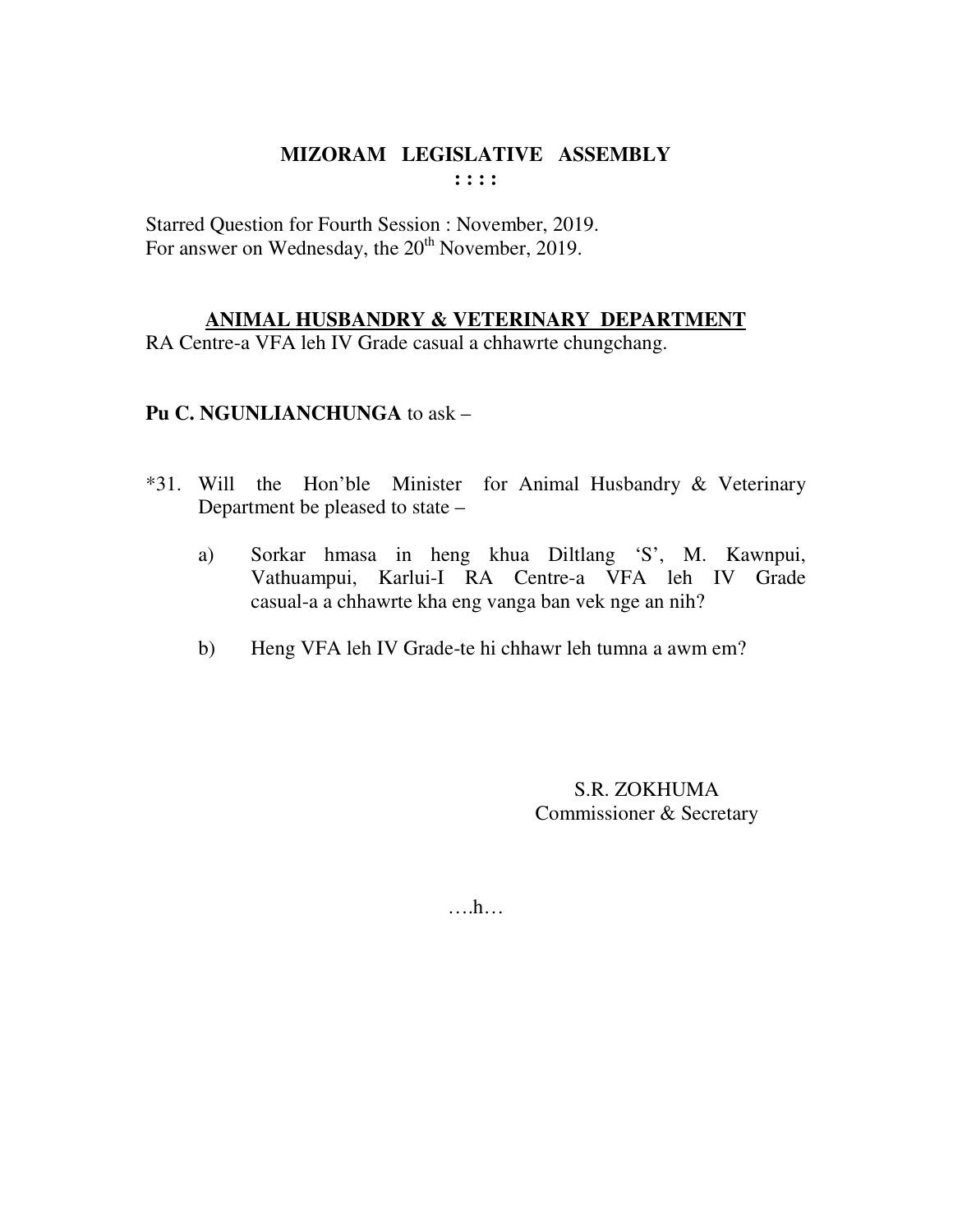**: : : :** 

Starred Question for Fourth Session : November, 2019. For answer on Wednesday, the 20<sup>th</sup> November, 2019.

### **HOME DEPARTMENT**

Assam State nena ramri buai chinfel chungchang.

# **Pu LALDUHOMA** to ask –

\*32. Will the Hon'ble Minister for Home Department be pleased to state –

 Assam State nena kan ramri buai chingfel turin Sorkarin engtia hmalak nge a tum?

> S.R. ZOKHUMA Commissioner & Secretary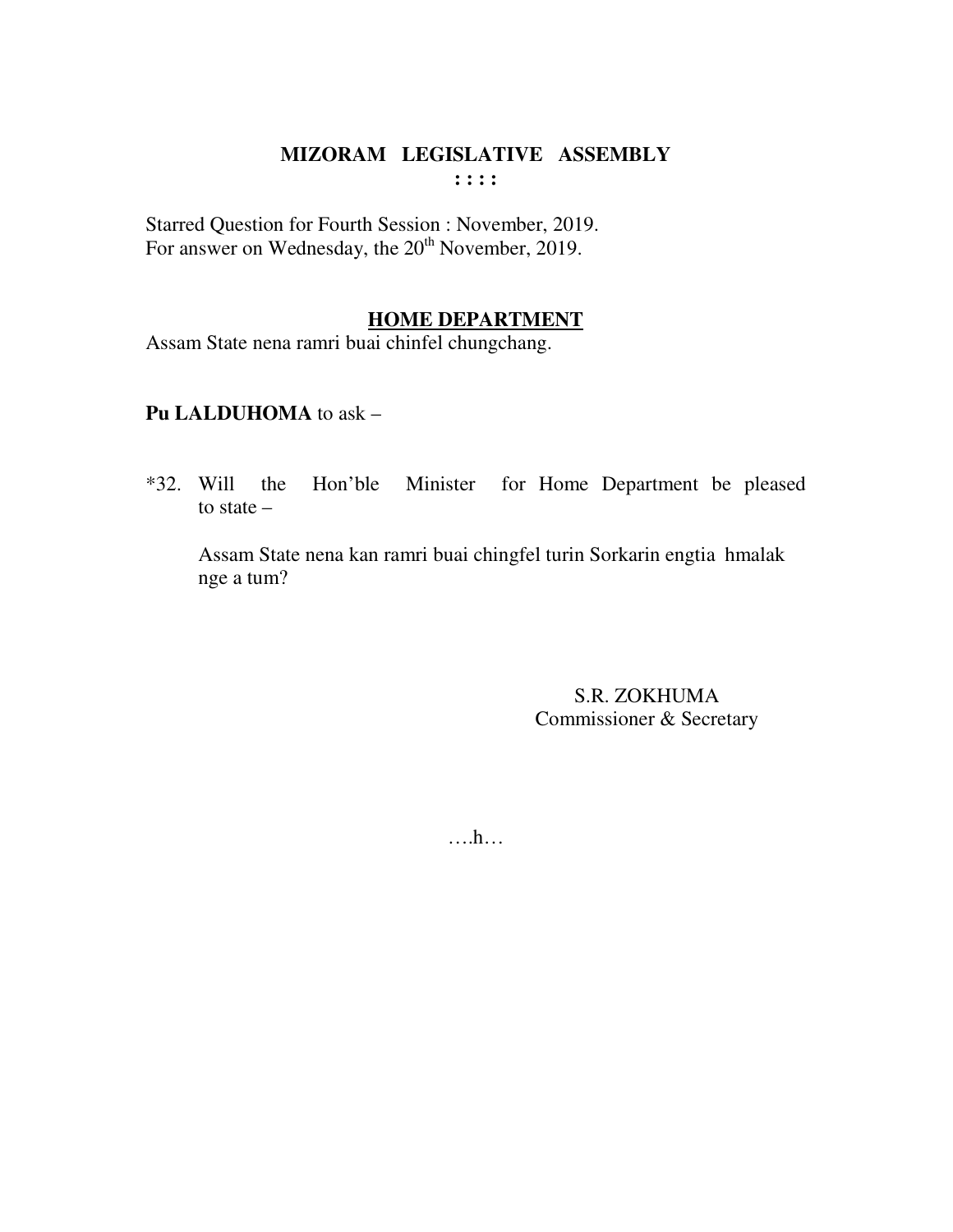**: : :** 

Starred Question for Fourth Session : November, 2019. For answer on Wednesday, the 20<sup>th</sup> November, 2019.

### **SCHOOL EDUCATION DEPARTMENT**

Zirtirtu chi hrang hrang lak chungchang.

### **Pu VANLALHLANA** to ask –

- \*33. Will the Hon'ble Minister for School Education Department be pleased to state –
	- (a) January, 2019 atanga vawiin thleng hian zirtirtu chi hrang hrang engzatnge lak ni tawh ?
	- (b) Advertisement sem lo a lak an awm em ? Awm nise engzatnge ?

 S.R. ZOKHUMA Commissioner & Secretary

\*\*\*P\*\*\*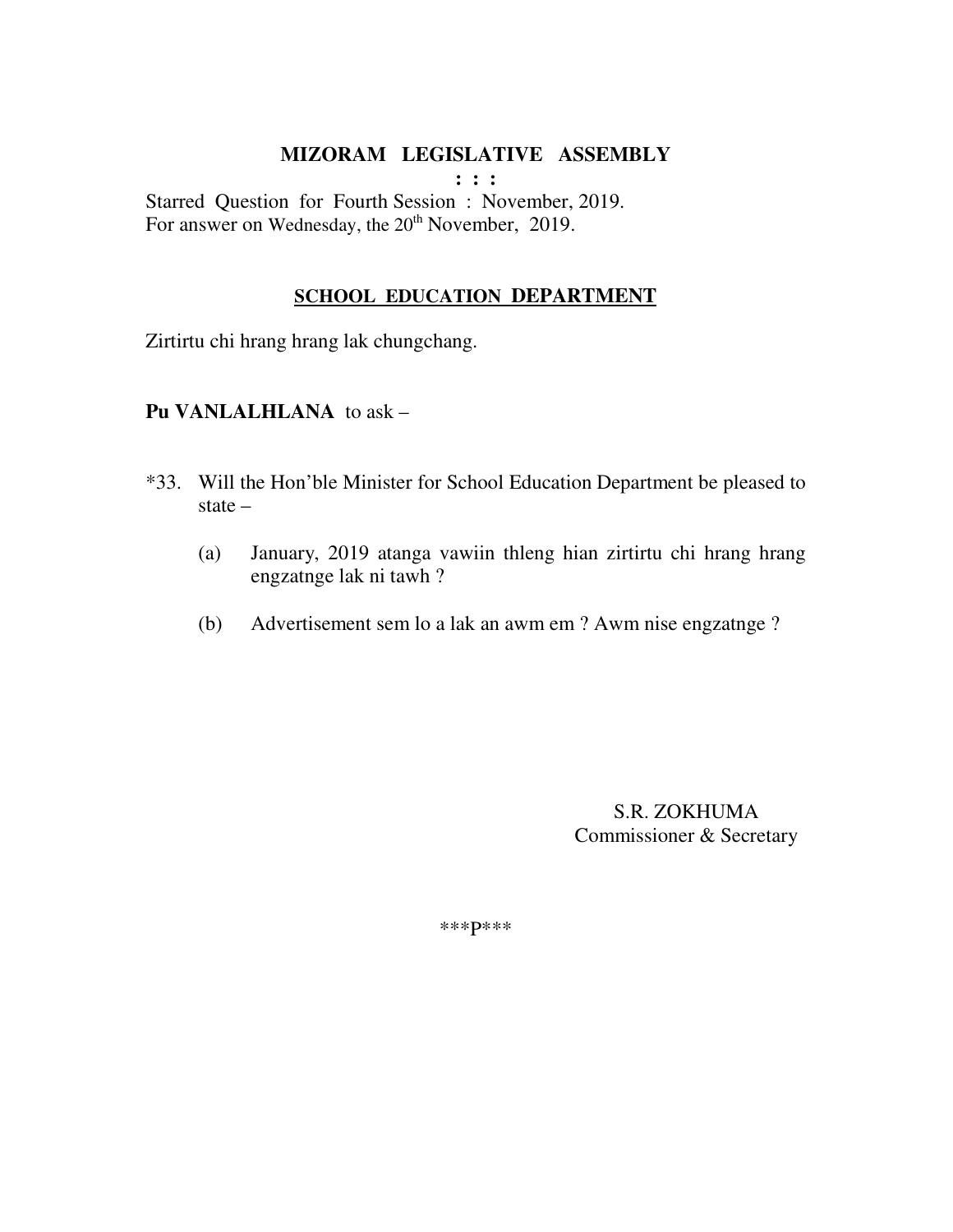**: : :** 

Starred Question for Fourth Session : November, 2019. For answer on Wednesday, the  $20<sup>th</sup>$  November, 2019.

# **ANIMAL HUSBANDRY & VETERINARY DEPARTMENT**

Lengte leh Nghalchawm piglet atana hmalakna chungchang.

# **Pu ZOTHANTLUANGA** to ask –

\*34. Will the Hon'ble Minister for Animal Husbandry & Veterinary Department be pleased to state –

Lengte leh Nghalchawma piglet (multiplication) atan hmalakna a awm em?

> S.R. ZOKHUMA Commissioner & Secretary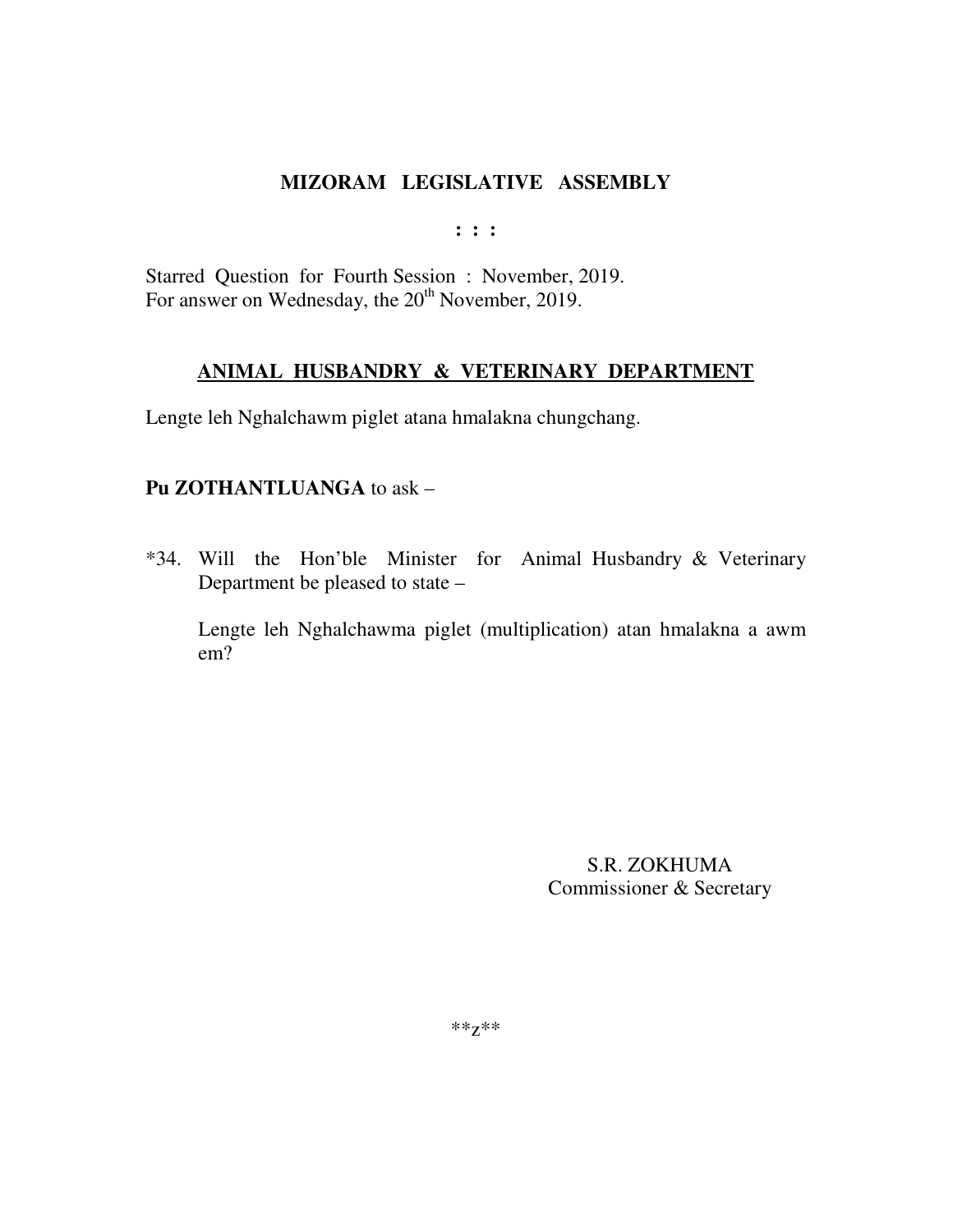**: : :** 

Starred Question for Fourth Session : November, 2019. For answer on Wednesday, the 20<sup>th</sup> November, 2019.

# **HIGHER & TECHNICAL EDUCATION DEPARTMENT**

Hindi Teacher leh Govt. T. Romana College chungchang.

### **Pu C.LALSAWIVUNGA** to ask –

- \*35. Will the Hon'ble Minister for Higher & Technical Education Department be pleased to state –
	- (a) CSS hnuaia Hindi Teacher mi 1305 ban tak te kha chhawr zui leh tumna a awm em?
	- (b) Govt. T. Romana College Library cum classroom sak mek hi a sak hun chhung tur bithliah a awm em?
	- (c) Tender a ni em?
	- (d) Tunge contractor?

# S.R.ZOKHUMA Commissioner & Secretary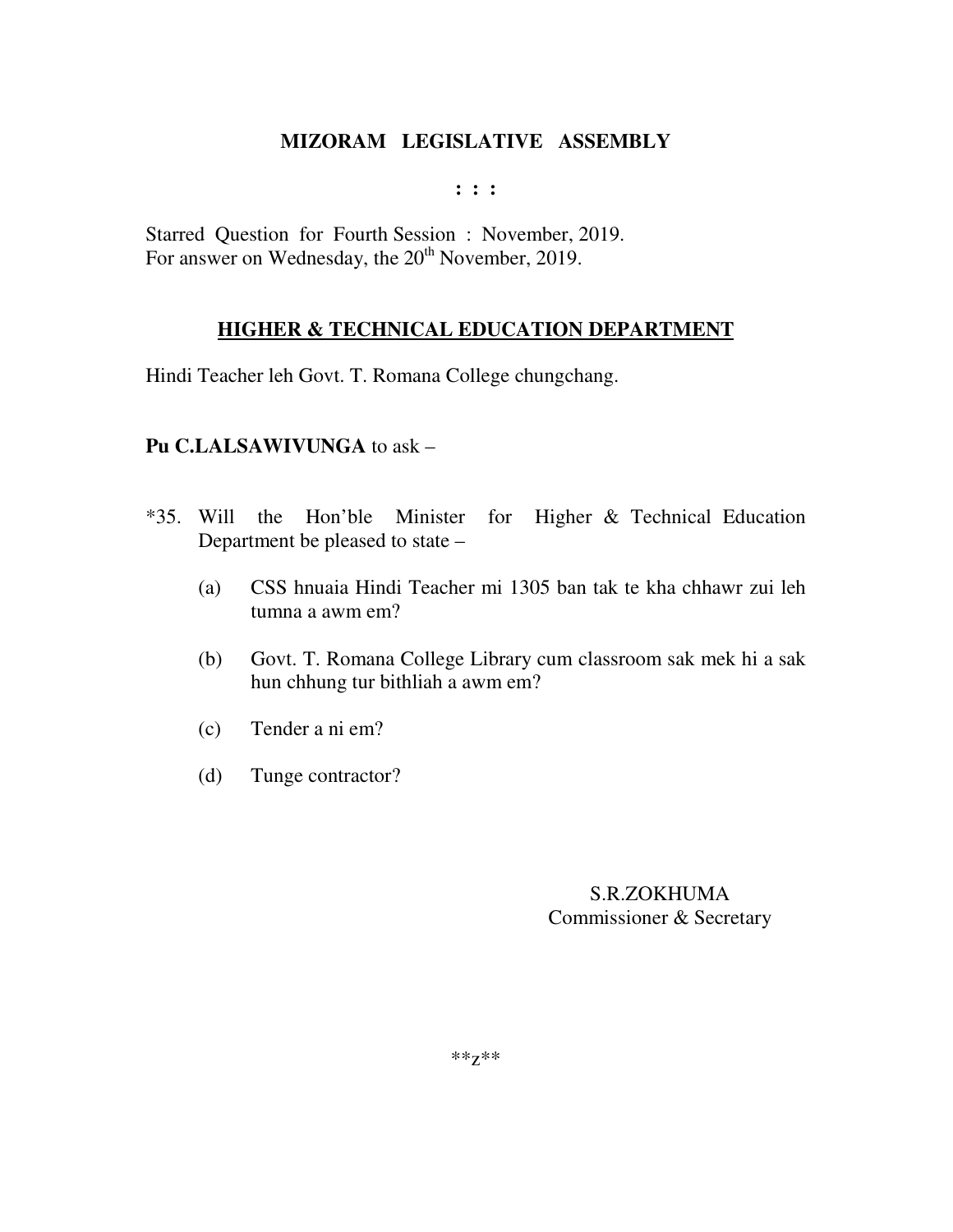**: : :** 

Starred Question for Fourth Session : November, 2019. For answer on Wednesday, the 20<sup>th</sup> November, 2019.

### **HORTICULTURE DEPARTMENT**

Bamboo Plantation leh Seeds procurement chungchang.

### **Pu ANDREW H. THANGLIANA** to ask –

\*36. Will the Hon'ble Minister for Horticulture Department be pleased to state –

 Tun sorkar kan hrawn mek leh a hma lam hun atang tawh a, Bamboo Plantation leh Seeds Procurement lo buaipui tawhte Sorkar Flagship Programme hnuaiah ngaih pawimawh emaw duhsak bik tumna a awm em ?

> S.R. ZOKHUMA Commissioner & Secretary

\*\*\*P\*\*\*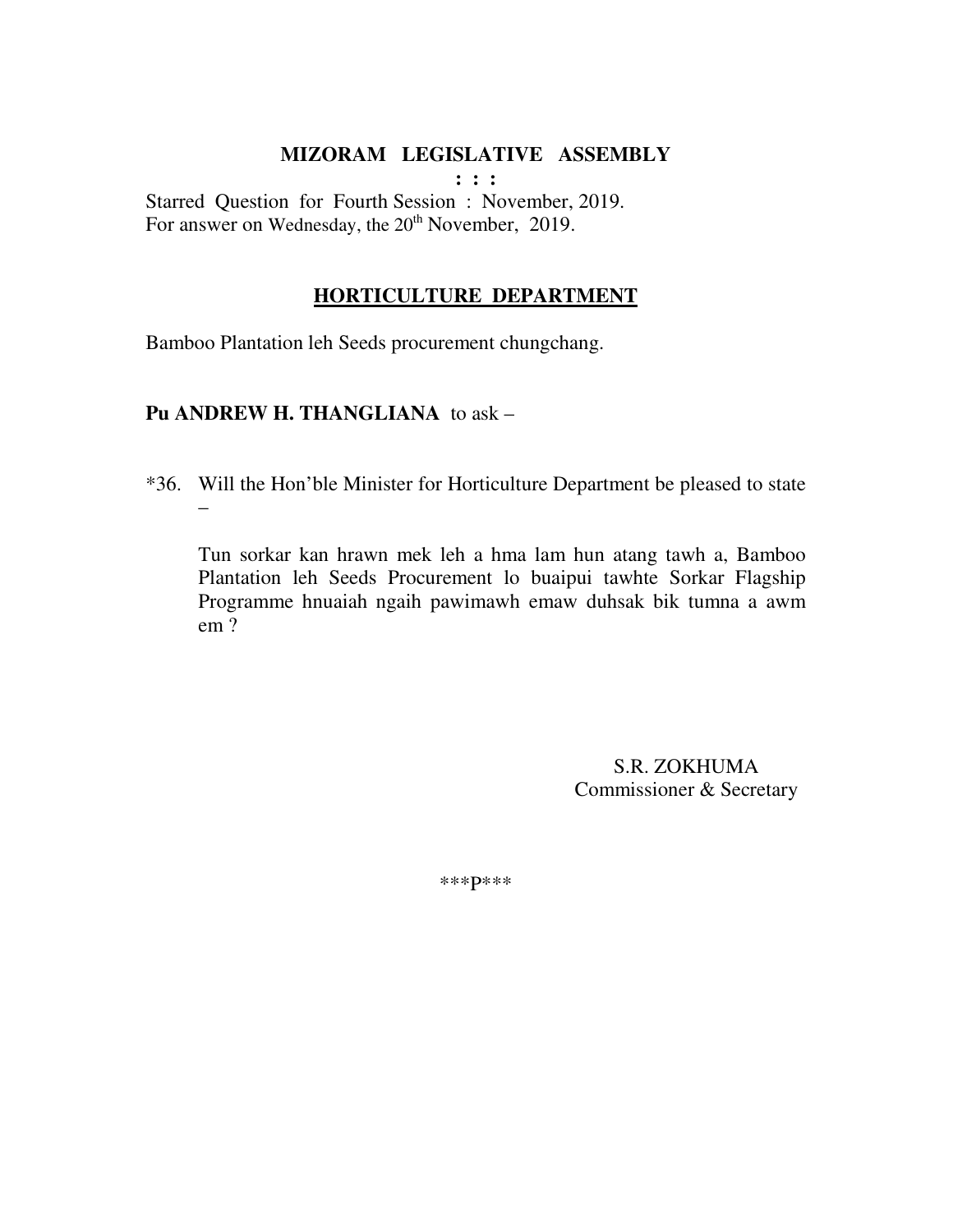### MIZORAM LEGISLATIVE ASSEMBLY  $: : : :$

Starred Question for Fourth Session : November, 2019. For answer on Wednesday, the 20<sup>th</sup> November, 2019.

### **TOURISM DEPARTMENT**

Peace Pays Meet the Hero senso chungchang.

### Pu ZODINTLUANGA RALTE to ask -

\*37. Will the Hon'ble Minister for Tourism Department be pleased to state  $-$ 

Peace Pays Meet the Hero senso Central Sorkarin a tum tur  $\bar{\tau}$  20 lakh leh NEC tum tur  $\bar{\tau}$  10 lakh kha hmuh a ni tawh em?

> S.R. ZOKHUMA Commissioner & Secretary

 $\dots h\dots$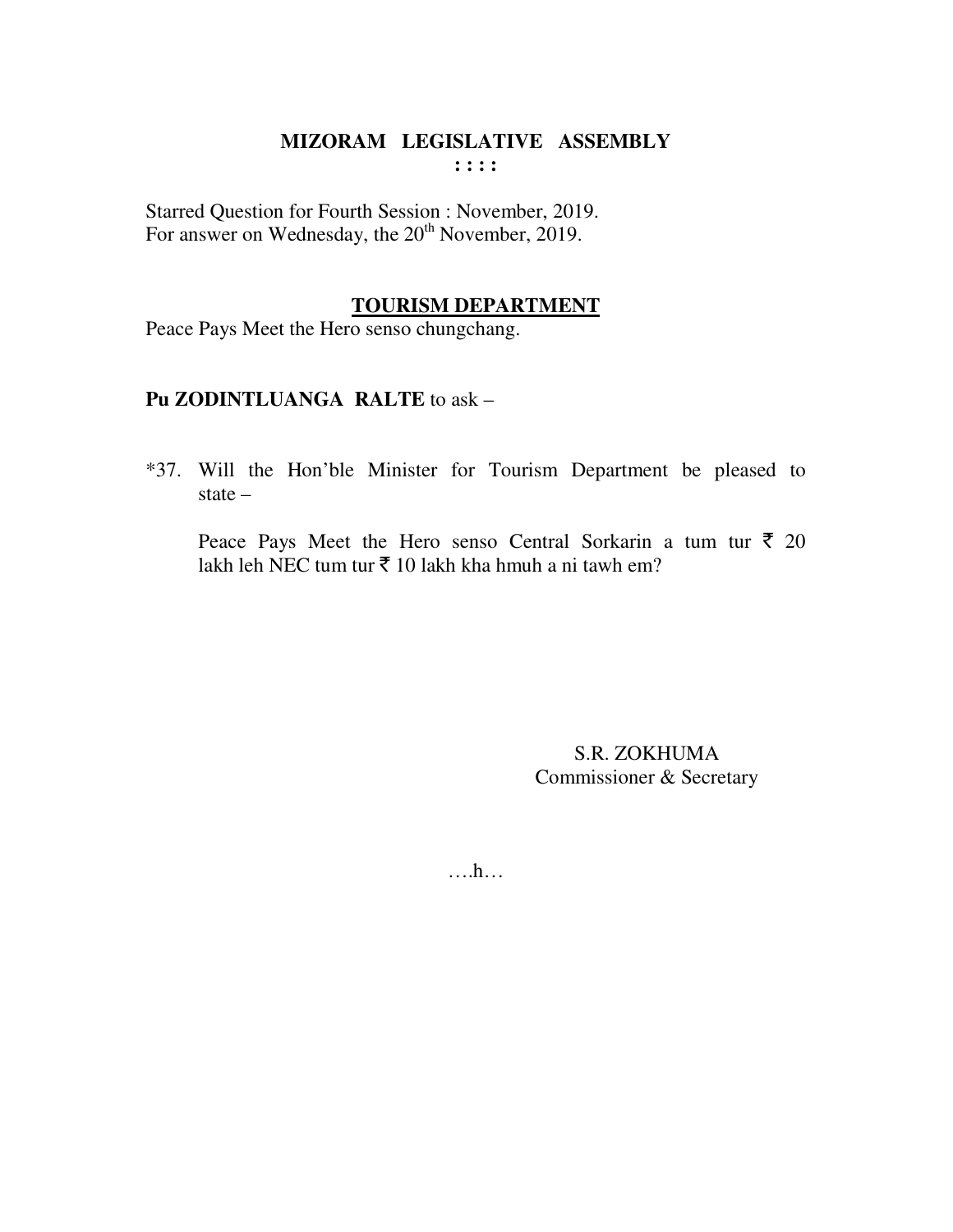# **MIZORAM LEGISLATIVE MIZORAM LEGISLATIVE ASSEMBLY**

**: : :** 

Starred Question for Fourth Session : November, 2019. For answer on Wednesday, the 20<sup>th</sup> November, 2019.

# **HEALTH & FAMILY WELFARE DEPARTMENT**

Tlabung Sub-Divisional Hospital-a Dental Surgeon leh Staff Nurse chungchang.

# **Pu NIHAR KANTI CHAKMA** to ask –

- \*38. Will the Hon'ble Minister for Health & Family Welfare Department be pleased to state –
	- (a) Tlabung Sub-Divisional Hospital-ah Dental Surgeon an neih lohna a rei tawh hle mai a, engtikah nge min pek leh theih ang, min hrilh thei em?
	- (b) Tlabung Sub-Divisional Hospital-ah Staff Nurse an indaihlo hle mai a, dahbelh tumna a awm em?

S.R. ZOKHUMA Commissioner & Secretary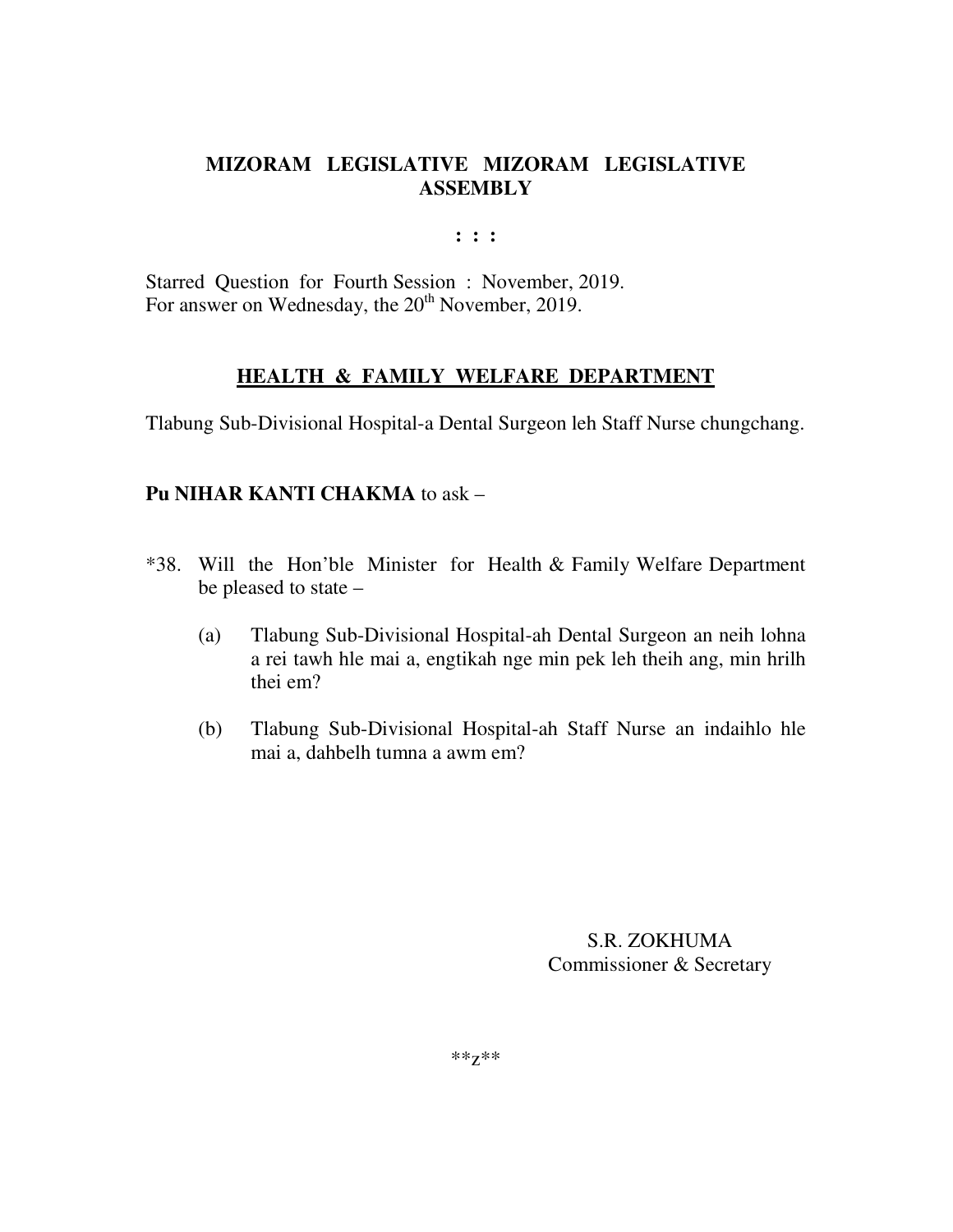**: : :** 

Starred Question for Fourth Session : November, 2019. For answer on Wednesday, the 20<sup>th</sup> November, 2019.

### **HOME DEPARTMENT**

Assam Rifles sawn chhuah chungchang.

### **Pu V.L. ZAITHANZAMA** to ask –

\*39. Will the Hon'ble Minister for Home Department be pleased to state –

- (a) Engtikahnge Assam Rifles te Zokhawsangah an insawn dawn?
- (b) Aizawl khawpui laili a awm mek Assam Rifles te hi an chhuak vek dawn em?
- (c) June, 2019 a insawn tawh tura tih, engvanga vawiin thlenga la insawn lo nge an nih?

S.R. ZOKHUMA Commissioner & Secretary